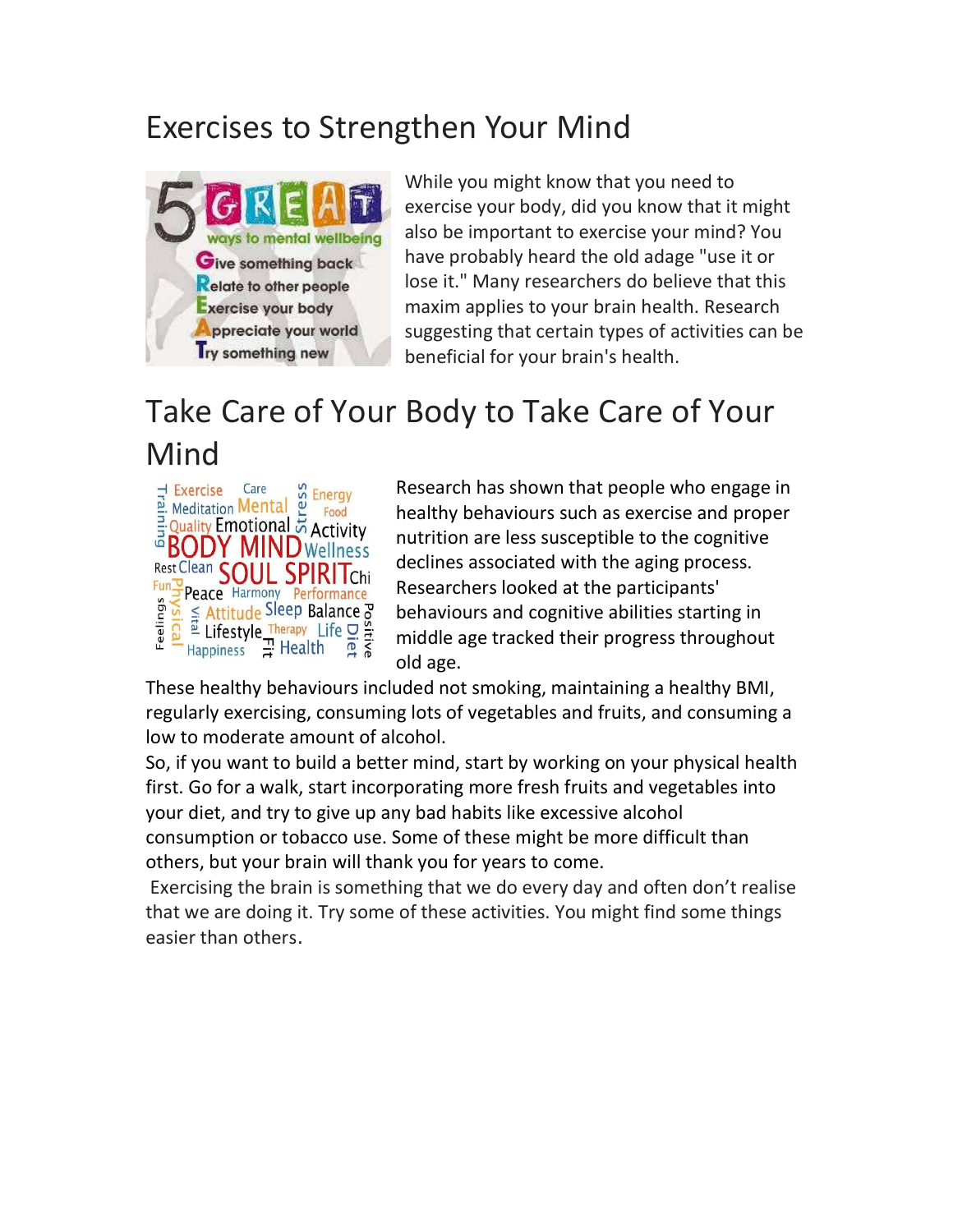## Draw a Map of Your Town From Memory



While you might feel like you can navigate the streets of where you live with your eyes closed, try challenging your brain by actually drawing a map of your town where you live from memory. No cheating! Try to include major streets, major side streets, and local landmarks. Just try to remember the street names…..

Once you are done, compare your memory map to a real map of the area. How did you do? You might be surprised by some of the things that you missed? If you found this activity too easy, try drawing a less familiar area from memory, such as a map of town where you work or a place that you are less familiar with.

Navigating your way to the supermarket or doctor's office might seem simple and almost automatic when you are behind the wheel of your car. However, forcing yourself to remember the layout of where you live as well as draw and label it helps activate a variety of areas of your brain.

# Learn Something New



This brain exercise requires a bit of commitment, but it is also one that just might give you the greatest reward. Learning something new is one way to keep your brain on its toes and continually introduce new challenges. Some things you might want to try include learning a new language, learning to play a musical instrument or learning a new

hobby. Not only will you be stretching your mind, but you will also be continually learning something new as you keep expanding your skills and becoming more accomplished.